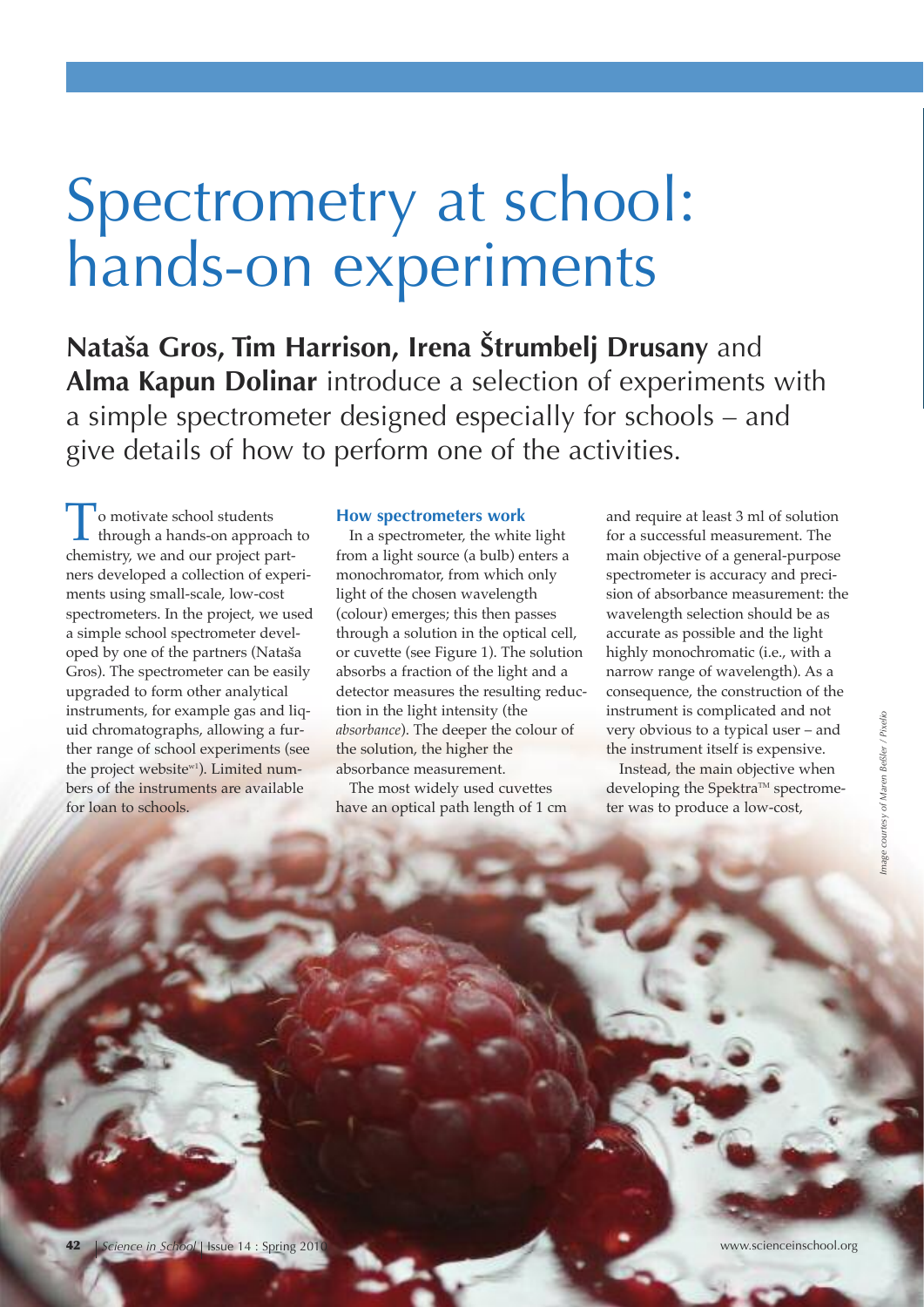

portable and robust instrument with a simple and intuitive design and operation, allowing for low reagent consumption and a simplified experimental approach (Gros, 2004). This spectrometer is primarily intended for educational purposes, especially for the introduction of concepts, but it has also proved useful for on-the-spot quantitative or semi-quantitative

determinations of samples.

Spektra comprises two optical elements: a tri-colour light emitting diode (LED) and a light sensor. Blue (430 nm), green (565 nm) or red (625 nm) light can be selected; this passes directly through the liquid layer and strikes the sensor (see Figure 2). The most essential components (the light source, the measuring chamber and

the sensor) are all visible: for students, the instrument is not a 'black box', but is easy to understand and operate (see Figures 3a and b).

Reactions and measurements take place in polymeric supports called blisters (similar to the plastic packaging on tablets), which allow for small volumes (0.35 ml) of tested solutions, rapid homogenisation of reagents,

**Chemistry Biology Environmental science** *O* Optics **Statistics** 

Analytical chemistry relies extensively on spectrometric analysis, but professional instruments are expensive and thus not easily available for average schools in many countries. This article presents a spectrometer developed by one of the authors to make spectrometric analysis affordable to every secondary school. The project website details several school experiments in spectrometry, and the laboratory protocol for one experiment is included in the article.

I would recommend this article for introducing analytical chemistry in science lessons (not only chemistry, but also biology and environmental science), particularly for secondary schools that do not have a wellequipped laboratory. The proposed approach is simple and friendly enough to encourage teachers and students to try the suggested experiments and to explore new ones.

Teachers could use the article for a discussion of the methodology of spectrometry and the theory of spectrometric measurements. The experimental analysis provides the opportunity to analyse the obtained data mathematically, thus linking chemistry and statistics.

The article could also be used for a comprehension exercise. For example:

Given the procedure for making the calibration curve from the stock standard solution, complete the following table:

| <b>Flask</b>                                | A             | B  |    |     |        |
|---------------------------------------------|---------------|----|----|-----|--------|
| Volume of standard<br>glucose solution (ml) | $\mathcal{P}$ | 3  | 6  | 8   | 10     |
| Volume of<br>distilled water (ml)           | 98            | 97 | 94 |     |        |
| Glucose<br>concentration (mg/ml)            | 0.3           |    |    | 1.2 | $1\,5$ |

*Giulia Realdon, Italy*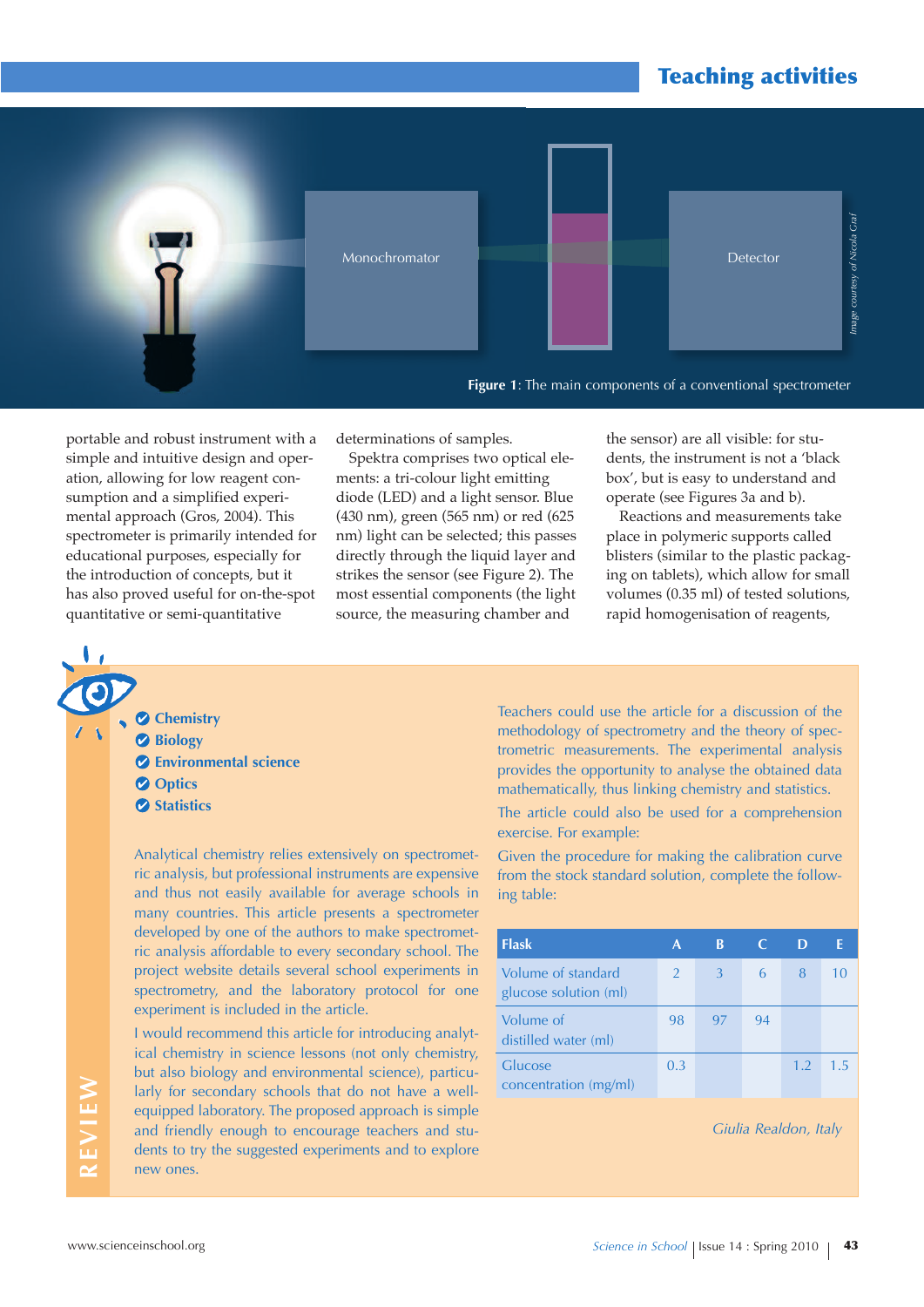

**Figure 2:** Measuring chamber of the Spektra spectrometer

and small volumes of chemical waste. Experimental work with Spektra is simple and safe, requiring no special laboratory training or laboratory glassware. The volumes of solutions needed are very small: even a dropbased experimental approach can be used where appropriate.

The spectrometer can be purchased onlinew2 . Alternatively, the University of Bristol w3 , UK, offers a limited number of Spektra spectrometers for loan by teachers who wish to either try the experiments with their students or develop other practical investigations. For teachers who prefer a conventional instrument, Mystrica colorimeters (using normal, full-scale cuvettes) are also affordable and good quality $w^4$ .

#### **Hands-on experiments in spectrometry**

As part of the project, a range of practical spectrometry activities was developed to raise interest in science, and to inspire potential future scientists amongst school students. These activities covered topics as varied as water analysis, the physics of light and colour, investigations into Lambert-Beer's law, chemical equilibrium, environmental analysis, kinetics of chemical reactions and the analysis of food.

The food analysis experiments cover the spectrometric determination of iron levels in samples of dried herbs or flour; alcohol content of spirits; glucose levels in jam; colour of



**Figure 3a:** A prototype of the Spektra spectrometer. A: the LED light source; B: the measuring chamber; C: the measuring site with the sensor at the bottom



**Figure 3b:** The final Spektra design. The instrument is more compact, but the three essential components (A: light source; B: measuring chamber; C: sensor) are still visible

beer; colour (quality) of paprika; phosphate levels in apple juice; phosphates and nitrites in meat products; and casein concentration in cheese. Another protocol allows the process of alcohol fermentation to be monitored.

The step-by-step instructions for determining the glucose level in jam are presented here; full details of all other experiments – including some

suitable for outreach events in primary schools – are available on the project website<sup>w1</sup>. The website also has instructions for upgrading the Spektra instrument to a gas or liquid chromatograph, together with details of experiments that can be carried out with the upgraded equipment (see also Gros & Vrtačnik, 2005).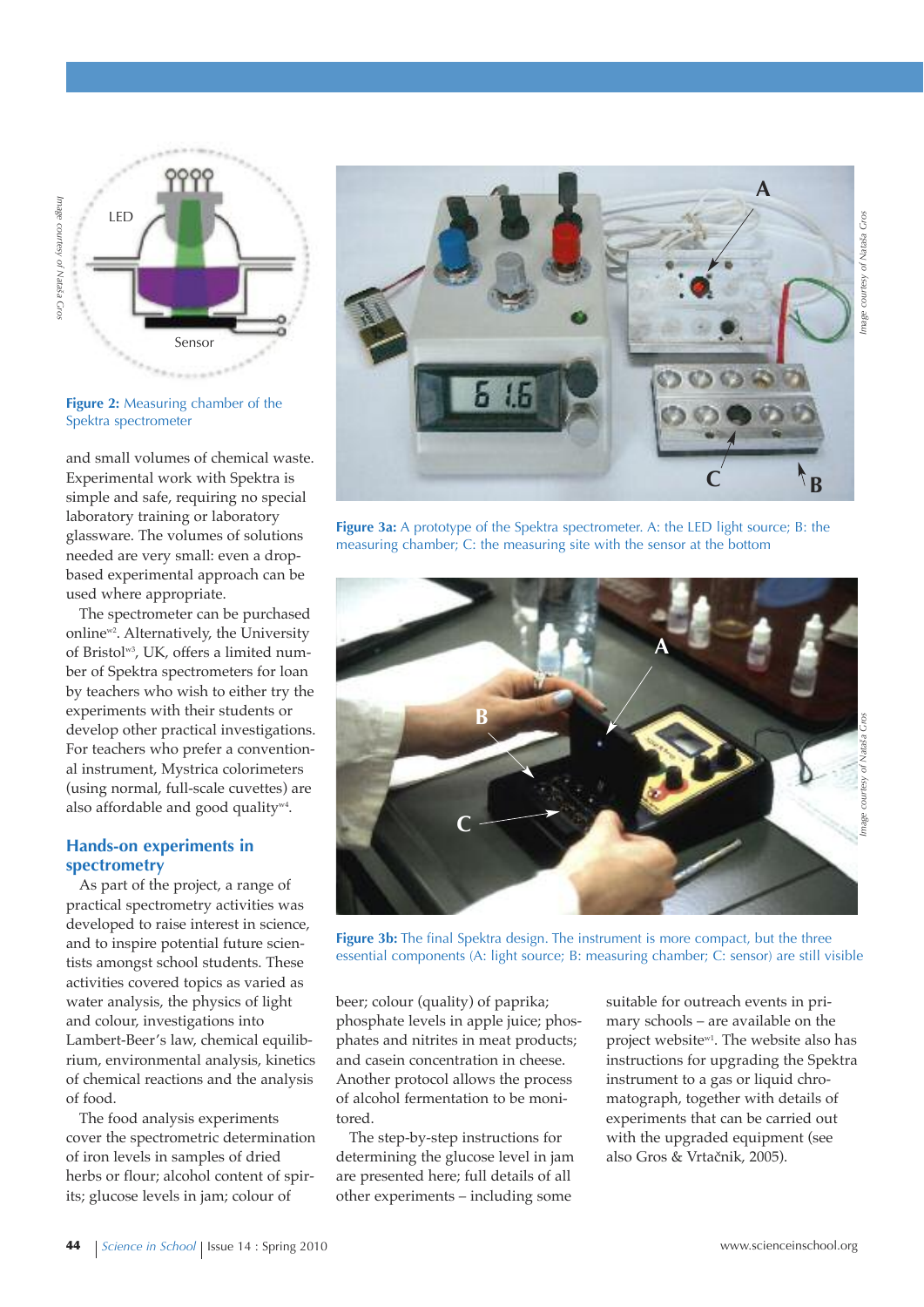## **Spectrometric determination of the glucose level in jam**

A number of reactions between sugars and other chemical reagents produce coloured products; the intensity of colour is related to the initial concentration of sugar. The absorbance of sample solutions can be measured and compared to the absorbance of standard solutions of known sugar concentrations. Only a limited number of colour-change reactions are known for polysaccharides, and most involve simple sugars, usually reducing sugars.

Glucose determination was chosen primarily because students know what sugars are – the activity has widespread appeal. Furthermore, determining the sugar content of jams may have industrial applications in aspects such as quality control.

One method to determine the sugar concentration of jam involves hydrolysing many of the non-reducing sugars (in jam, principally sucrose) to glucose, using sulphuric acid ( $H_2SO_4$ ), after which the sample is neutralised with sodium hydroxide (NaOH). When heated with 3,5-dinitrosalicylic acid (DNSA; also known as 2-hydroxy-3,5-dinitrobenzoic acid), reducing sugars (e.g. glucose and fructose) produce a red-brown product. For more details of this reaction, see Miller (1959).

#### **Equipment and reagents**

- **·** Spektra spectrometer (or other spectrometer)
- **·** Cuvettes or blisters
- **·** Pipettes
- **·** <sup>100</sup> ml volumetric flasks
- **·** Conical flasks
- **·** Test tubes
- **·** Balance
- **·** Water bath
- **·** Funnel
- **·** Filter paper
- **·** Jam samples
- **·** DNSA reagent (3,5-dinitrosalicil acid)
- Sulphuric acid (H<sub>2</sub>SO<sub>4</sub>) solution (approximately 2 mol/l)
- **·** Sodium hydroxide (NaOH) solution  $(w=10\%)$
- **·** Sodium potassium tartrate  $(NaK(CH<sub>2</sub>OH)<sub>2</sub>(COO)<sub>2</sub>.4H<sub>2</sub>O)$
- Glucose powder  $(C_6H_{12}O_6)$

**Preparation of solutions**

**donSA reagent:** To prepare the DNSA reagent, dissolve 10 g DNSA in 200 ml NaOH solution (about 2 mol/l). Heat the solution and stir thoroughly. Dissolve 300 g sodium potassium tartrate in 500 ml distilled water to form a colour stabiliser. Combine the two solutions, stir well and top up to 1 l with distilled water.

**BA C k G R O u n d**

**Jam (sugars):** Weigh 1-2 g jam into a conical flask and add 10 ml sulphuric acid. Heat in a boiling water bath for 20 min, stirring periodically until hydrolysis is complete. Leave the sample to cool and carefully add 12 ml sodium hydroxide. Stir and filter into a 100 ml volumetric flask, and top up to 100 ml with distilled water. Using a pipette, transfer 10 ml solution into another 100 ml volumetric flask and top up to 100 ml

The concentration of the coloured complex can be determined with the spectrometer using the blue LED (430 nm): the initial sugar concentration of the jam samples can then be read off a calibration curve created using known glucose concentrations.

#### ١i **Reducing and non-reducing sugars**

In chemical terms, a reducing sugar is an aldose such as glucose, which has an aldehyde group that can be oxidised to a carboxylic acid. The more common chemical test to detect reducing sugars is to warm them with either Benedict's or Fehling's solutions, which contain copper(II) ions that are reduced to copper(I) oxide and can be observed as a brown-orange precipitate.

Non-reducing sugars, such as sucrose, may have a ketone rather than an aldehyde functional group, which cannot reduce copper(II) ions. When treated with Benedict's or Fehling's solutions, non-reducing sugars produce no coloured precipitate.

> with distilled water to produce the test solution. Stir well.

> **Jam (reducing sugars)**: Weigh 3.0 g jam into a conical flask, add 50 ml distilled water, heat and stir for 10 min. Filter into a 100 ml volumetric flask, and top up to 100 ml with distilled water. Using a pipette, transfer 10 ml solution into another 100 ml volumetric flask and top up to 100 ml with distilled water to produce the test solution. Stir well.

> **Stock glucose solution (15 mg/ml)**: Place 1.5 g glucose in a 100 ml volumetric flask and top up to 100 ml with distilled water. Stir.

#### **Creating the calibration curve**

1. Mark five volumetric flasks (100 ml) with the letters A–E. Into each labelled flask, pipette the volumes of standard glucose solution and distilled water specified in Table 1.

**C**

**S S R O O**  $\Sigma$ 

**C**

**TIvIT**

**y**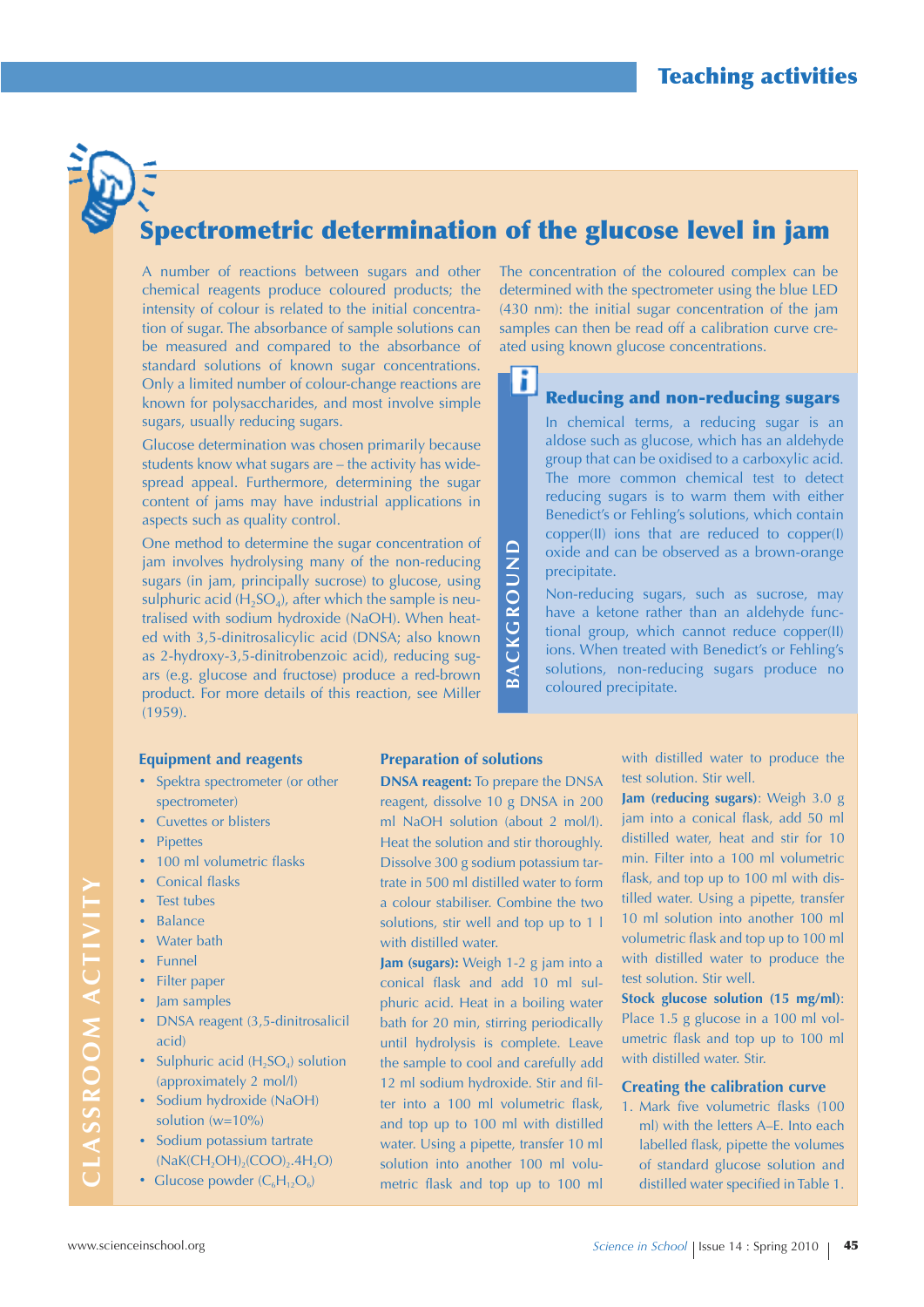| <b>Flask</b>                             | A              | B    |    | D   |    |
|------------------------------------------|----------------|------|----|-----|----|
| Volume of stock<br>glucose solution (ml) | $\overline{2}$ | 3    | 6  | 8   | 10 |
| Volume of distilled<br>water (ml)        | 98             | 97   | 94 | 92  | 90 |
| Glucose concentration<br>(mg/ml)         | 0.3            | 0.45 | 09 | 1.2 | 15 |

#### **Table 1:** Preparing the standard glucose solutions

#### 2. Label and fill six test tubes as specified in Table 2.

| Sample number                               | <b>Blank</b> | $\mathbf{1}$   | $\overline{2}$ | 3             | 4             | 5             |
|---------------------------------------------|--------------|----------------|----------------|---------------|---------------|---------------|
| Standard glucose<br>solution (flask)        | N/A          | $\overline{A}$ | <sub>B</sub>   | $\mathsf{C}$  | Ð             | F             |
| Volume of standard<br>glucose solution (ml) | $\Omega$     | $\mathbf{1}$   | 1              |               |               | 1             |
| <b>Volume of DNSA</b><br>reagent (ml)       | 1            | $\mathbf{1}$   | 1              | 4             |               |               |
| Volume of distilled<br>water (ml)           | 3            | $\overline{2}$ | $\mathcal{P}$  | $\mathcal{P}$ | $\mathcal{P}$ | $\mathcal{P}$ |

**Table 2:** Preparing the solutions for the calibration curve

- 3. Heat the test tubes and their contents in boiling water for 5 min; the DNSA reagent will react with any sugar present, producing a red-brown product.
- 4. Cool the test tubes, add 6 ml distilled water to each and shake well.
- 5. Using the blue LED (430 mm) of the spectrometer, measure the transmittance of each solution.

The readings from the Spektra instrument are transmittances expressed in percentages and should be divided by 100 to obtain the transmittance values used in the subsequent calculations. Transmittance is related to absorbance as described by the equation:  $A = -\log T$ . See the second and third columns in Table 3. The image below shows the calibration solutions; even the blank (water and DNSA with no glucose) is an intense colour. It is therefore necessary to measure all the samples, including the blank, against distilled water. The glucose-specific absorbance of the samples is then calculated by subtracting the absorbance measurement of the blank from the absorbance measurement of the sample (see the fourth column of Table 3).



**Figure 4:** The calibration solutions

#### 6. Plot glucose concentration against glucose-specific absorbance, as shown in Figure 5.

| <b>Glucose</b><br>concentration<br>(mg/ml) | <b>Transmittance</b><br>(Spektra reading,<br>$T\%$ | <b>Absorbance</b><br>(A) | <b>Glucose-specific</b><br>absorbance<br>$(A - A_{\text{blank}})$ |
|--------------------------------------------|----------------------------------------------------|--------------------------|-------------------------------------------------------------------|
| $0$ (Blank)                                | 27.54                                              | 0.56                     | $\Omega$                                                          |
| 0.3                                        | 23.44                                              | 0.63                     | 0.07                                                              |
| 0.45                                       | 20.04                                              | 0.69                     | 0.13                                                              |
| 0.9                                        | 18.21                                              | 0.74                     | 0.18                                                              |
| 1.2                                        | 15.13                                              | 0.82                     | 0.26                                                              |
| 1.5                                        | 14.45                                              | 0.84                     | 0.28                                                              |

**Table 3:** Calibration curve – sample absorbance measurements of different concentrations of glucose solution



**Figure 5:** Sample calibration curve – glucose-specific absorbance against concentration of glucose

#### **Measuring the jam samples**

The jam samples should be treated similarly to the glucose solutions used for the calibration curve.

- 1. For each jam to be tested, put 1 ml prepared jam sample (see 'Preparation of solutions') in a test tube and add 1 ml DNSA reagent and 2 ml distilled water.
- 2. Heat the test tubes and their contents in boiling water for 5 min; the DNSA reagent will react with any sugar present, producing a red-brown product.
- 3. Cool the test tubes, add 6 ml distilled water to each and shake well.
- 4. Using the blue LED (430 nm) of the spectrometer, measure the transmittance value (T%) of each jam sample. Divide by 100 to obtain T, convert T to A using the equation  $A = -\log T$ , and use that to calculate the glucose-specific absorbance  $(A - A_{\text{blank}}).$

Table 4 shows an example of the transmittance values obtained and the calculated glucose-specific absorbance of each sample.